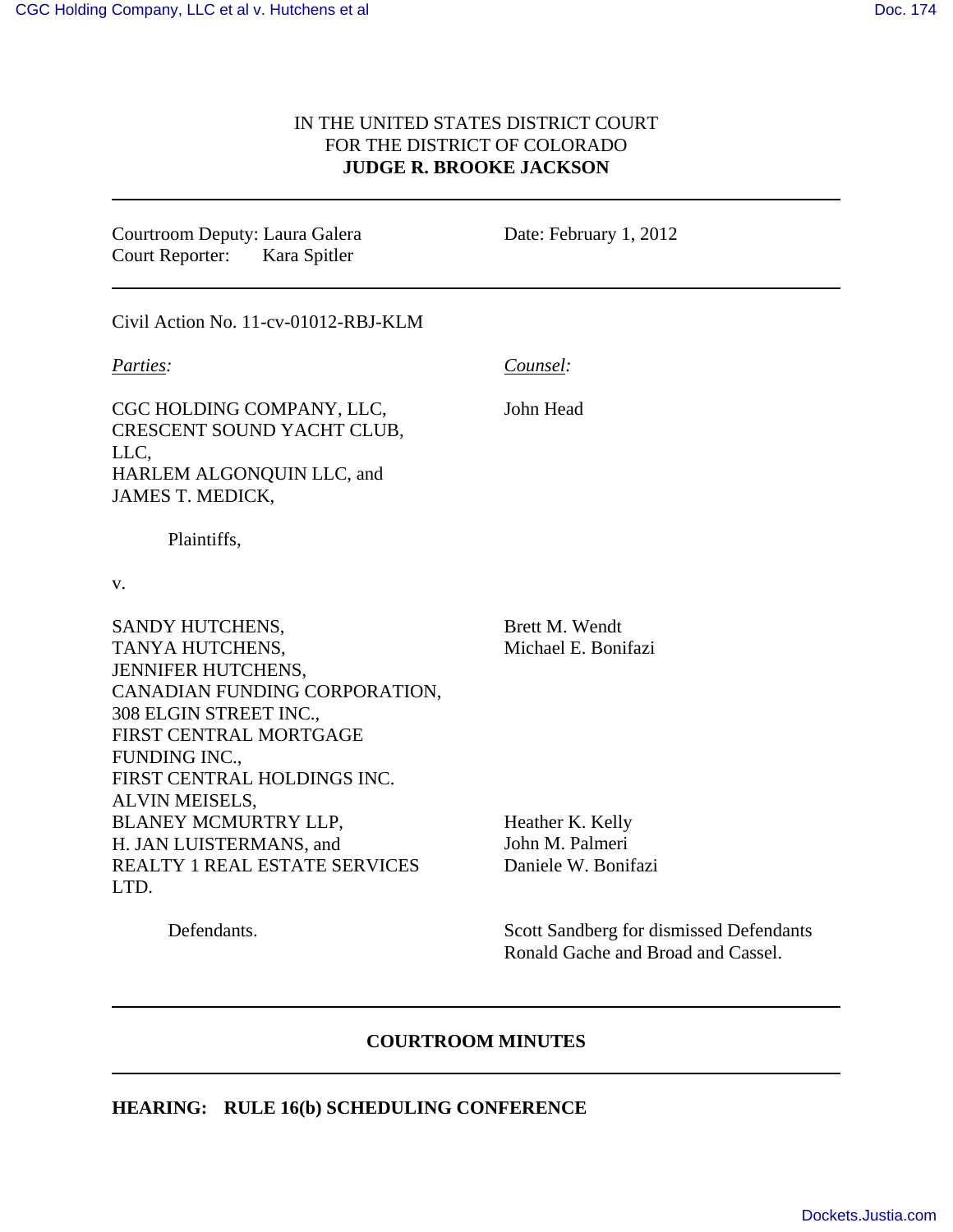#### **Court in session: 1:29 p.m.**

Court calls case. Appearances of counsel.

Discussion regarding initial disclosure deadline.

- **ORDERED:** Motion for Leave to Amend Complaint Doc.# [157] is GRANTED.
- **ORDERED:** Plaintiffs' Motion for Extension of Time to Respond to Luistermans Motion to Dismiss Doc.# [160] is GRANTED.
- **ORDERED:** Plaintiffs' Motion for Extension of Time to Respond to Luistermans Motion to Dismiss Doc.# [162] is GRANTED.

Argument from Mr. Palmeri and Mr. Head regarding Defendants Alvin Meisels' and Blaney McMurtry LLP's Motion for Certification of Order for Interlocutory Review Doc.# [161].

**ORDERED:** Responses to Plaintiffs' Motion to Certify Class and Appoint Class Counsel Doc. #[6] are due no later than **September 28, 2012.** Reply due no later than **October 19, 2012.**

# **THE FOLLOWING WILL CONFIRM THE ACTIONS TAKEN AND DATES SET AT THE SCHEDULING CONFERENCE HELD THIS DATE:**

Deadline for Amendment of pleadings: **October 1, 2012.**

Deadline for Joinder of parties: **June 1, 2012.** 

Discovery Cut-off: **November 1, 2012.**

Dispositive Motions deadline: **November 30, 2012.** 

Response to Dispositive Motions deadline: **December 28, 2012.** Reply deadline is **January 11, 2013.** 

Plaintiffs shall designate Class Certification and Trial experts **on or before August 31, 2012.** 

Defendants shall designate Class Certification and Trial experts **on or before September 28, 2012.**

Parties shall designate rebuttal experts **on or before October 19, 2012.** 

## **FINAL PRETRIAL/TRIAL PREPARATION CONFERENCE** is set for **March 15, 2013 at 1:30 p.m.**

The parties anticipate a ten day jury trial.